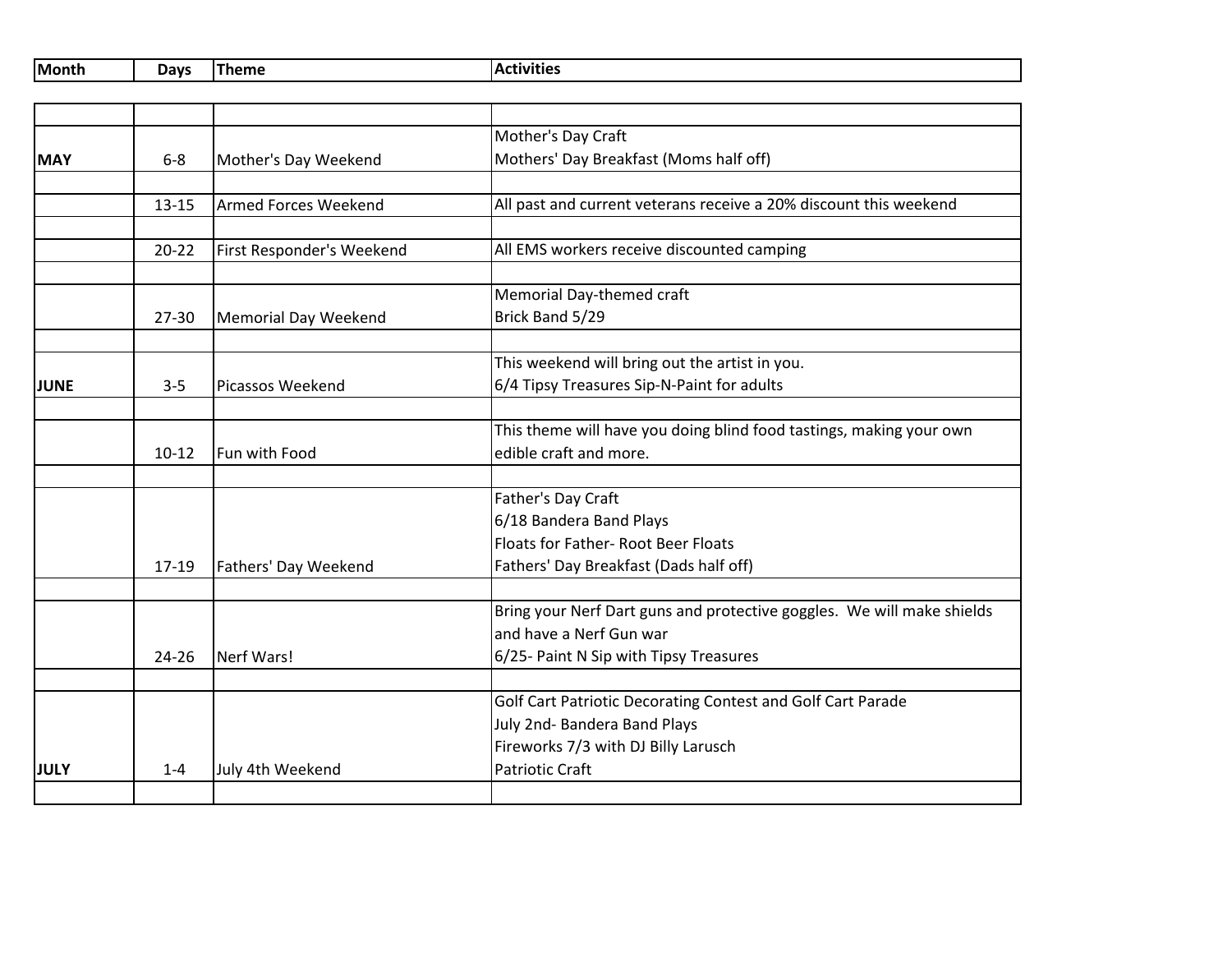|               |                                                                   |                                  | 7/8 Grove Street Band Plays                                                |
|---------------|-------------------------------------------------------------------|----------------------------------|----------------------------------------------------------------------------|
|               |                                                                   |                                  | Chocolate Sundae Making *                                                  |
|               | $8 - 10$                                                          | <b>Chocolate Lover's Weekend</b> | Make your own Chocolate Bar                                                |
|               |                                                                   |                                  |                                                                            |
|               |                                                                   |                                  |                                                                            |
|               | $15 - 17$                                                         | Dream Lake Regatta               | Inflata Regatta (bring your own inflatable or purchase one from the store) |
|               |                                                                   |                                  |                                                                            |
|               |                                                                   |                                  | <b>Site Decorating Contest</b>                                             |
|               |                                                                   |                                  | Santa Appearance                                                           |
|               |                                                                   |                                  | Christmas Craft                                                            |
|               | $22 - 24$                                                         | Christmas In July                | 7/23 Ryan & Company Plays                                                  |
|               |                                                                   |                                  |                                                                            |
|               |                                                                   |                                  | <b>Redneck Site Decorating Contest</b>                                     |
|               |                                                                   |                                  | <b>Redneck Eating Contest</b>                                              |
|               | 29-31                                                             | <b>Redneck Weekend</b>           | <b>Redneck Olympics</b>                                                    |
|               |                                                                   |                                  |                                                                            |
|               |                                                                   |                                  | <b>Easter Egg Coloring</b>                                                 |
| <b>AUGUST</b> | $5-7$                                                             | Easter in August                 | Easter Egg Hunt                                                            |
|               |                                                                   |                                  |                                                                            |
|               |                                                                   |                                  | Doggie Dress Up & Parade                                                   |
|               |                                                                   |                                  | Make Doggie Treats                                                         |
|               | 8/13 Crash Cadillac Band Plays<br>$12 - 14$<br>Dog Lovers Weekend |                                  |                                                                            |
|               |                                                                   |                                  |                                                                            |
|               |                                                                   |                                  | Hawk Creek- Talk on the Wild Side Presentation                             |
|               |                                                                   |                                  | Slip N Slide                                                               |
|               |                                                                   |                                  | Water Balloon Dodgeball                                                    |
|               | 19-21                                                             | Wet n Wild Weekend               | All-Camp water war                                                         |
|               |                                                                   |                                  | All activities and games will be giant sized this weekend. Human Hungry    |
|               |                                                                   |                                  |                                                                            |
|               | 26-28                                                             | Go Big or Go Home                | Hippos, Giant Jenga and more may be offered                                |
|               |                                                                   |                                  |                                                                            |